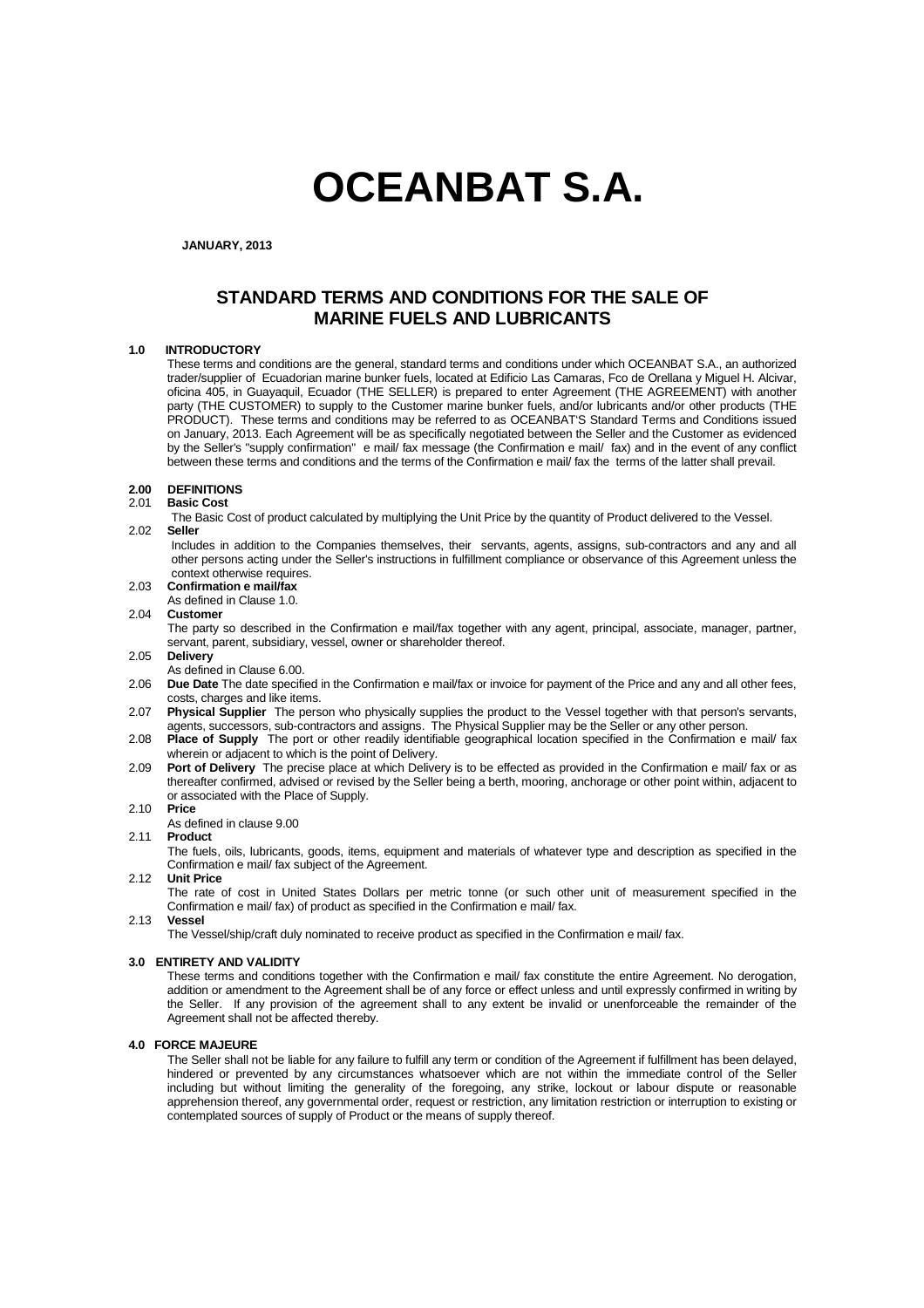#### **5.0 AGENTS**

 If the agreement is concluded between the Seller and an agent acting for or on behalf a principal or principals (whether disclosed or undisclosed), as Customer, then such agent shall be jointly and severally liable with the Customer, as a principal and not as an agent, for the due and proper performance of the Agreement and the prompt and punctual payments of all amounts due hereunder.

## **6.0 DELIVERY**

# **6.01 Allocation**

 If the Seller at any time and for any reason, believes that there may be a shortage of Product at the Place of Supply it may allocate its available and anticipated supply of Product among its Customer in such a manner as it may in its absolute discretion determine.

# **6.02 Restrictions**

 The Seller shall not be required to deliver Product into any of the Vessel's tanks or other places which are not regularly used for storage of bunkers or lubricants or other products as the case may be and shall not be required to deliver any Product for the export of which a Government permit is required and has not been obtained.

# **6.03 Means of Delivery**

 Delivery shall be effected in one or more consignments at the Point of Delivery by such means as the Seller shall deem appropriate in the circumstances.

# **6.04 Barging**

In the event of Delivery by barge, the Customer shall at its own expense provide a clear and safe berth for the barge(s) alongside the Vessel's receiving lines and shall provide all necessary facilities and assistance required to effect Delivery. The Customer agrees to pay and indemnify the Seller against all claims and expenses in respect of any loss, damage or delay caused by the Vessel to any barge and/or its equipment.

### **6.05 Connection**

 The Customer shall make connection between the pipelines or Delivery hoses and the Vessel's intake line and shall render all other necessary assistance and provide sufficient tankage and equipment to receive promptly each and every consignment of the Delivery. The Customer is responsible for ensuring that Product is delivered at a safe rate and pressure and that all equipment utilized therefor is in a safe and satisfactory condition.

# **6.06 Title**

 Delivery shall be deemed complete when the oil has passed the flange connecting the Physical Supplier's Delivery facilities with the receiving facilities provided by the Customer. However, ownership of the Product shall pass to the Customer only after the Price has been received by the Seller as provided in Clause 9.01. Until such time as the Price is received by the Seller the person in possession of the Product delivered shall hold the Product for the Seller as a mere bailee.

#### **6.07 Risk**

 The Seller's responsibility for Product shall cease and the Customer shall assume all risks and liabilities relating thereto, including loss, damage, deterioration, depreciation, contamination, evaporation or shrinkage of Product and responsibility for loss, damage and harm caused by pollution or in any other manner to third parties at the time Product leaves the Physical Supplier's fixed depot or wharf facilities. The Customer agrees to indemnify without limit the Seller in respect of any liability, claim or demand for which the Customer is liable.

#### **6.08 Measurement**

 The quantity of Product delivered hereunder shall be determined at the Physical Supplier's option by one of such generally recognized methods of measurement as is appropriate in the circumstances.

#### **6.09 Specification**

 The Product to be delivered shall be as specified in the Confirmation e mail/ fax and other than as more precisely specified therein shall be of the Seller's commercial grades of Product as currently offered generally to its Customers at the time and Point of Delivery for marine bunkering or lubrication purposes.

#### **6.10 Compatibilityand Segregation**

 Responsibility for establishing compatibility of Product delivered with any other product or products and for segregating or co-mingling the same rests solely with the Customer.

# **6.11 Substitution**

 The Seller may discharge its obligation to deliver Product as specified in the Confirmation e mail/ fax by supplying in substitution therefore product of a different grade and/or brand name provided always that such substitute product is of an equivalent or superior specification to that specified in the Confirmation e mail/ fax.

#### **6.12 Availability**

 Subject to the availability of Product, the availability of facilities at the Place of Supply and Point of Delivery and the customary priority of mail Vessels and tankers, the Seller will use its best endeavours to ensure that Product is delivered promptly upon the Vessel's arrival but the Seller shall not be responsible for any loss, expense, damage or increased costs incurred in consequence of the Vessel not being supplied promptly or otherwise being delayed or restrained for any reason whatsoever.

#### **6.13 Delay**

In the event that the Vessel's arrival at the Point of Delivery is delayed or likely to be delayed the Customer must so advise the Seller. The Customer should also ensure thatthe Vessel's agent at the Place of Supply is similarly informed and that the agent advises the Physical Supplier accordingly. At the Customer's request the Seller will use its best endeavours to supply a delayed Vessel on the terms originally agreed but reserves the right to pass on to the Customer all additional costs including increased Basic Cost arising from the Vessel's delayed arrival.

#### **6.14 Notice and OtherDeliveryRequirements**

 The Customer must give not less than 72 hours notice(excluding Saturdays, holidays and other non-working days at the Place of Supply) of the Vessel's readiness to receive Product to the Seller and to the Physical Supplier. Notice must be given during the Seller's normal business hours (Monday to Friday inclusive, 08.30-17h00 Ecuadorean time Notice given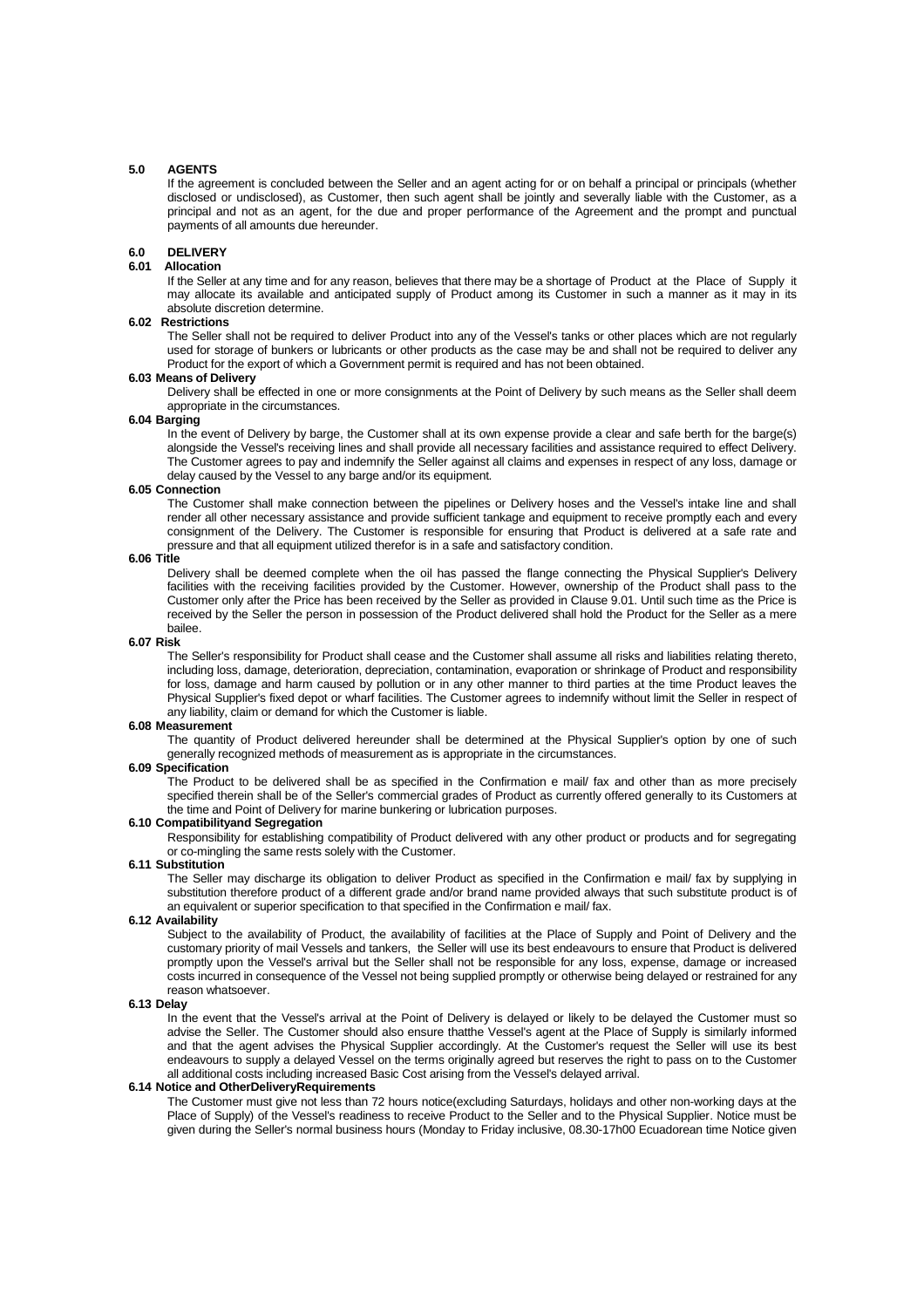outside these hours will be deemed to have been given at 08.30 on the first business day thereafter. Furthermore it is in all circumstances and on all occasions the responsibility and duty of the Customer to ascertain and where appropiate to comply with:

 1. the precise requirements of the Physical Supplier and any other person, body or authority in respect of the giving of notice of the Vessel's time of arrival at the Point of Delivery

2. the exact location of the Point of Delivery

3. any particular requirements to enable Delivery to be effected as efficaciously as possible.

 The Customer is advised to instruct its agent at the Place of Supply to liaise with the Physical Supplier so as to ensure compliance with these provisions.

# **6.15 EnvironmentalProtection**

 Without prejudice to Clause 6.07 the Seller may at any time without notice take any steps which it considers necessary to protect the environment from damage arising from spillage or transport of Product. Any action so taken shall be on behalf of and at the expense of the Customer.

# **7.0 CANCELLATION AND BREACH**

 In the event of the Customer at any time cancelling a request for Product or the Vessel failing to take Delivery of part or all of the requested Product the Seller shall have the right to pursue a claim against both the Customer and the Vessel for all loss and damage thereby suffered including loss of profit. The Seller may treat any other breach by the Customer of any express term of the Agreement as a breach of a condition and it may at its discretion thereupon accept the breach, treat the Agreement as repudiated and seek such remedies as it considers appropriate. So however that the provisions of Clauses 13.0, 14.0 and 15.0 shall survive the determination of the Agreement in any event.

#### **8.0 LIENS**

Where Product is supplied to a Vessel, in addition to any other security, the Agreement is entered into and Product is supplied upon the faith and credit of the Vessel. It is agreed and acknowledged that a lien over the Vessel is thereby created for the Price of Product supplied and that the Seller in agreeing to deliver Product to the Vessel does so relying upon the faith and credit of the Vessel. The Customer if not the owner of the Vessel hereby expressly warrants that he has the authority of the owner to pledge the Vessel's credit as aforesaid and that he has given notice of the provisions of this Clause to the owner. The Seller shall not be found by any attempt by any person to restrict, limit or prohibit its lien or liens attaching to a Vessel unless notice in writing of the same is given to the Seller before it sends its Confirmation e mail/ fax to the Customer.}

#### **9.00 The Price**

#### **9.01 Unit Price**

Where in the Confirmation e mail/ fax The Unit Price is stated to be not subject to variation the Unit Price will, subject to clause 6.13, not be varied. In all other cases having agreed the Unit Price of the Product the Seller will endeavour to refrain from making any increase. However, the cost of marine bunkering products is volatile and the Seller therefore reserves the right to increase the Unit Price at any time before Delivery. Notice of the increase will be given during the Seller's normal business hours (Monday to Friday inclusive, 08.30-17.00 Ecuadorian time). Notice given outside these hours will be deemed to have been given at 08.30 on the first business day thereafter. In such event the Customer may forthwith give written notice to the Seller of cancellation of the Agreement. If no such notice is received within one hour of the Seller advising the Customer of the increase of the Unit Cost the Customer shall be deemed to have agreed to the revised Unit Price and the Agreement so revised shall remain in full force and effect.

#### **9.02 Proof of Delivery**

immediate payment.

The Customer or his representative should attend Delivery and obtain at that time all outstanding information relating to Delivery including the exact quantities and precise specification of Product delivered. Unless otherwise requested by the Customer prior to dispatch by the Seller of the Confirmation e mail/ fax the Seller shall be under no obligation at any time to produce to the Customer any evidence of Delivery to the Vessel. It is expressly agreed that the furnishing by the Seller of proof of Delivery is not a pre-requisite to payment of the Price.

#### **10.00 PAYMENT**

In most cases special payment terms will have been agreed and will be set out in the Confirmation e mail/ fax. Each of the following terms apply unless the Confirmation e mail/ fax otherwise provides:

 1. Payment of the Price will be made in United States dollars to the bank and account specified in the Confirmation e mail/ fax, or in the invoice, in full without deduction for any reason whatsoever so as to ensure that the Seller receives value for the payment in cleared funds on or before the Due Date. All bank and other charges, if any, incurred in effecting remittance will be for the account of the Customer. Advice of remittance including identifying references should always be given

 2. The Due Date is as provided in the Final Invoice. Late payment will attract a financial charge of 1.5% per calendar month on the outstanding sum calculated on a daily basis from the Due Date until receipt by the Seller of sufficient cleared funds.

3. Timely payment is of the essence of the Agreement.

 4. The Seller may in good faith vary, amend, withdraw, substitute or add to the terms relating to payment at any time in the course of a transaction in such manner as it shall in its absolute discretion consider necessary to protect its interests. 5. If at any time the reputation, standing, creditworthiness, liquidity or solvency of the Customer or any subsidiary, parent, associate or affiliate thereof should give the Seller reasonable cause for concern, the Seller may without prejudice to all other rights and remedies which it may have given notice to the Customer that credit facilities from the Seller to the Customer are withdrawn or suspended as the case may be and all sums outstanding shall thereupon fall due for

6. The full legal and other costs and expenses incurred by the Seller including those of the Seller's own legal department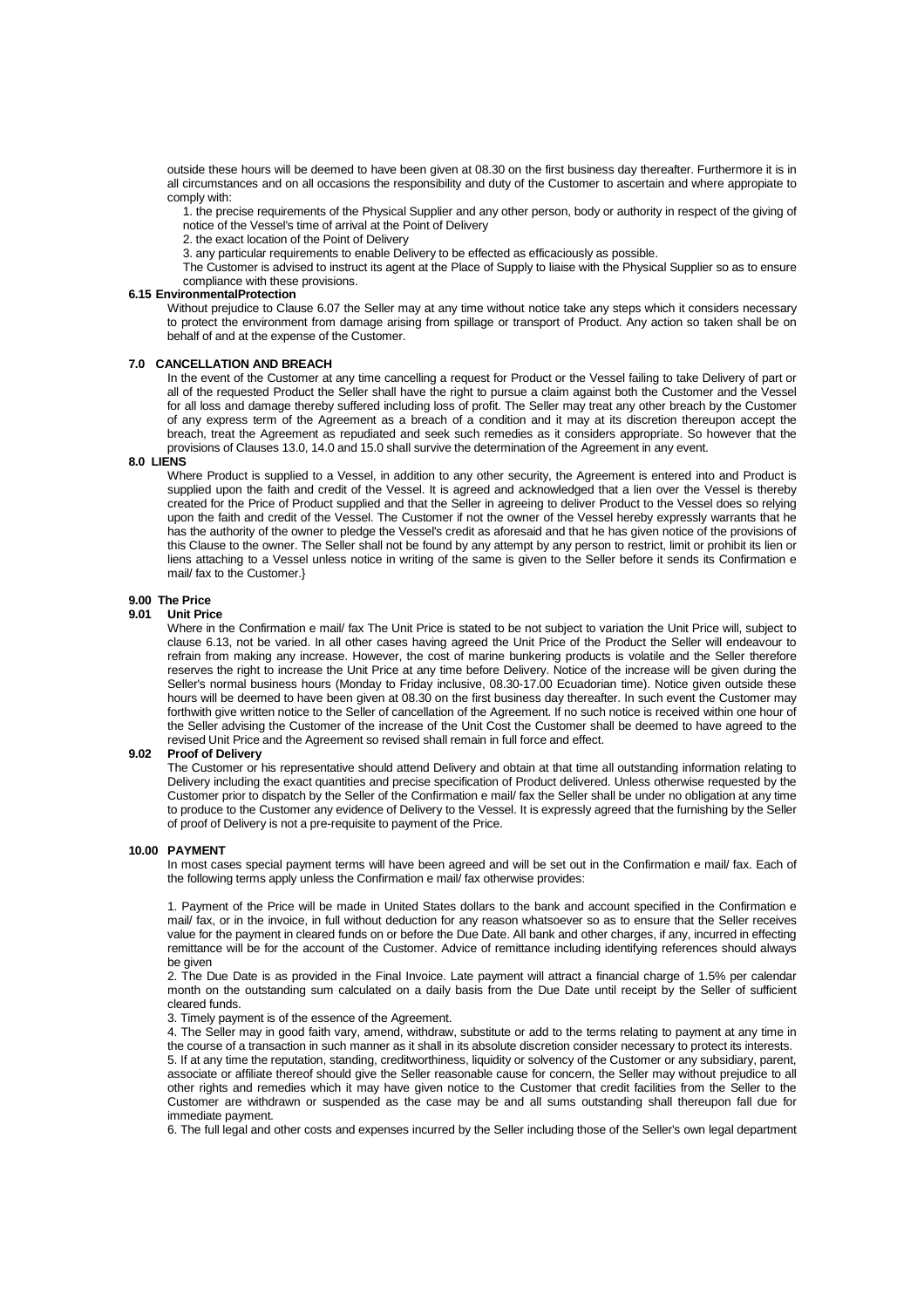and of other lawyers in connection with any breach by the Customer of any term of the Agreement including but no limited to actions for debt shall be for the Customer's account and shall for all purposes form part of the Price due from the Customer to the Seller for Product supplied.

 7. The Seller is responsible to airmail, the originals of delivery receipts and invoice, however in case of lack of originals supporting a payment before due date, the Customer will have to pay the corresponding amounts against e mail/ fax copy.

 8. In case of documentation supporting a payment, such as original invoice, delivery receipts and/or any other document was lost or delayed in mail, the Seller –upon customer's request- can produce a new invoice and submit carbon/scanned copies of the delivery receipts; however, this will not provoke a delay in payment of the due invoice, which will cause the application of corresponding financial charges as per Clause 10.02.

#### **11.00CLAIMS,DISPUTES AND PRECAUTIONS**

#### **11.01Time Limits**

Because the Seller is frequently placed under stricttime limits by its suppliers for the presentation of claims it is necessary that it too must impose rigid time limits on receiving notice of claims from its Customers. In consequence of the Seller's strict time-limits, Customers should ensure that they maintain their own equally strict internal checking and reporting procedures. It must be clearly understood that the Seller will not relax its time-limits in any circumstances.

#### **11.02 Notification**

Written notice of any claim or potential claim must be given to the Seller within the time limit specified. It is the Customer's responsibility to ensure that notice is received by the Seller whose confirmation of receipt should always be sought. Regardless of whether a claim or dispute has arisen or is anticipated the Customer must always give prompt notice to the Seller of any discrepancy, error or omission present in any form or document tendered, submitted or produced by the Physical Supplier and of any unusual occurrence relating to the Delivery.

## **11.03 Sufficiency of Information**

To enable the Seller to investigate and pursue a claim the notice must give sufficient information for the Seller to be able to identify the relevant transaction, the nature of the complaint and the loss or damage alleged. Any notice which does not give such sufficient information will not be valid. For the same reasons the Customer must provide a full and complete response to any and all questions, enquires and requests made of it by the Seller concerning the claim and matters relating thereto.

# **11.04Categories** Claims fall into 2 categories:

**1.** Quantity claims and disputes

**2.** Quality claims and disputes

**1.01Quantity Claims and Disputes** These are most easily avoided by ensuring high standards of checking before, during and after Delivery by an officer of the Vessel's crew or other senior representative of the Customer.

**1.02** For bulk deliveries barges, wagons and vehicles must be checked by tank-dipping to measure the contents and ensure full out-turn. Flow meters must be checked for seals, correct settings and calibration and general condition. All of these checks must be carried out before and after Delivery of each consignment and each barge, wagon or vehicle tank load. The Delivery must be supervised at all times and care must be taken in ensuring that all documentation is complete and accurate before signing and stamping. Any discrepancies must be recorded on the Physical Supplier's Delivery receipt. Unless these procedures are followed it is nearly always impossible for a claim to be substantiated. The Seller regrets therefore that it will be obliged to reject claims for short Delivery where these receiving procedures are not followed.

**1.03** The Seller will not accept a claim for short Delivery based upon figures obtained by measuring product in the Vessel's tanks.

**1.04** The time limit for receipt by the Seller of notice of a quantity dispute is 5 (five) days from the date of Delivery or such shorter period as is specified in the Confirmation e mail/ fax.

**2.01Quality Claims and Disputes.** It is the customer's responsibility to ensure that the products tendered for Delivery are those which are required by the Vessel and are delivered into the correct tanks.

**2.02**At least three representative samples of every consignment and load of the Delivery must be taken as Delivery proceeds. The samples must be signed and sealed by a representative of the Physical Supplier or by an independent surveyor and by an officer of the Vessel or other representative of the customer. One set of samples must be retained by the Customer, the other two by the Physical Supplier.

**2.03** As with quantity claims it is important to check that all documentation is in order and to note discrepancies on the physical supplier's Delivery receipt before signing and stamping.

**2.04** In the event of the Customer having grounds to believe that the product supplied does not accord with the relevant description in the Confirmation e mail/ fax or is defective the Customer shall immediately:

 **1.** Take all reasonable steps to mitigate the consequences of having been supplied with possibly defective or incorrect product.

 **2.** Give notice with full details of the possibly defective or incorrect product to the Seller together with the Vessel's position,destination and ETA; the quantities and locations of all bunkers on board the Vessel, the rate and quantity of consumption since Delivery and the location immediately prior to consumption of bunker consumed; for each of the three preceding deliveries to the Vessel, the quantity, quality and specification of product supplied, the place and date of supply and the name of the supplier.

**3.** Inform the Seller of the whereabouts of the Customer's set of sample.

**2.05** It is a pre-condition of the Seller being prepared to consider any quality claim at the time notice is given, the Customer has retained its complete set of sealed samples and is prepared to have them analyzed by a reputable independent testing laboratory, approved by the Seller, in accordance with established procedures in the presence of a representative of the Seller. In the event that the Customer is unable or unwilling to produce its samples for analysis within 28 days of a request from the Seller so to do the Seller may proceed to have the Physical Supplier's samples analyzed and the results of such analysis shall be binding upon the parties hereto.

**2.06** If it is alleged that any equipment or machinery has been damaged by defective product full details must be given to